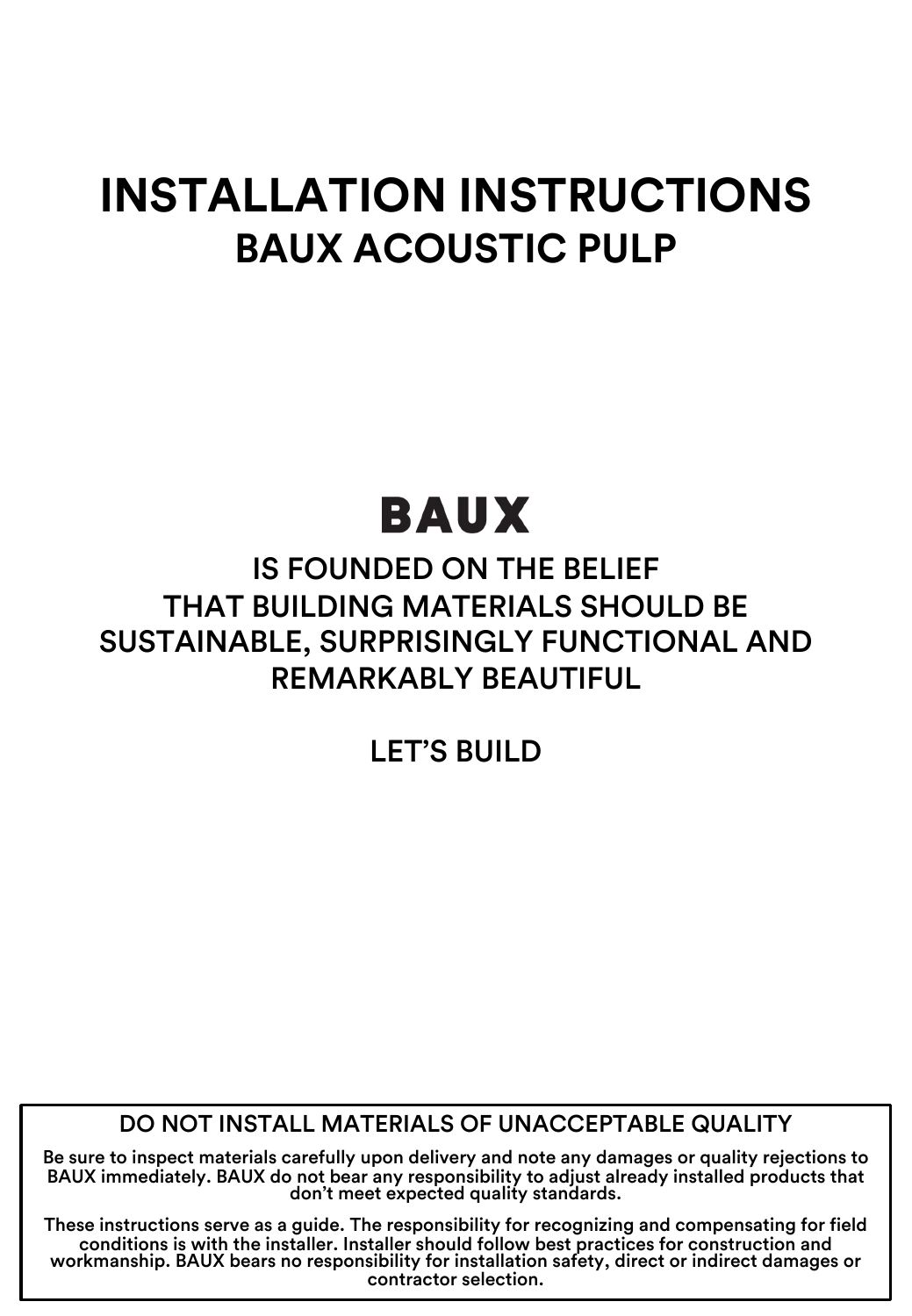#### **BAUX ACOUSTIC PULP**

BAUX Acoustic Pulp is a green hi-tech bio-composite, 100 % biodegradable and renewable, a result from 25 years of academic research and knowhow within biomimicry - an approach that seeks sustainable solutions from the idea that nature already have the solutions itself.

In the BAUX Acoustic Pulp product, all harmful chemicals have been replaced with natures own magic. It is harmless for us, it is harmless for the environment. An advanced and patented technology to modify cellulosic fibres have been used that drastically move the boundaries for cellulosic materials properties to a completely new level.

#### **READ THIS FIRST! PREPARATIONS REQUIRED BEFORE INSTALLATION**

#### **Unpacking and Handling**

- Please handle BAUX products with care during unpacking and installation. Make sure to clean hands or use clean gloves before touching the panels to minimize risk for soiling the surface.
- Materials waiting to be installed should be stored in original packing in a clean, indoor and climate controlled environment free of moisture.

#### **General**

- BAUX Acoustic Pulp can be installed using Glue. Using glue is a fast, efficient and proven installation method. Our Pattex No More Nails glue has been selected due to its environmental conditions with 0,00% VOC (alternative installation methods are under development).
- BAUX Acoustic Pulp panels are not developed to be attached to ceilings.
- The responsibility for evaluating and recognizing potential issues and compensating for different field conditions is with the installer.
- BAUX Products can be cut to shape with a fine hand saw, circular saw or equal. Keep in mind that the panels are hollow and that the cut panels will need most of the edges intact to keep its stability. Cut edges should be covered with a wooden spline or similar.

#### **Wall Conditions**

- If the wall area where you intend to install BAUX Acoustic Pulp is uneven, it must be leveled out before installation.
- Make sure that the wall area is clean and free from dust. Walls affected by nicotine from cigarettes have to be carefully cleaned or repainted before installation.
- Pay attention to painted surfaces where there is a risk for the paint to come off. Never install on a recently painted surface, the paint needs to dry properly.
- Mounting BAUX Acoustic Pulp at walls towards outside is not recommended if wet or cold.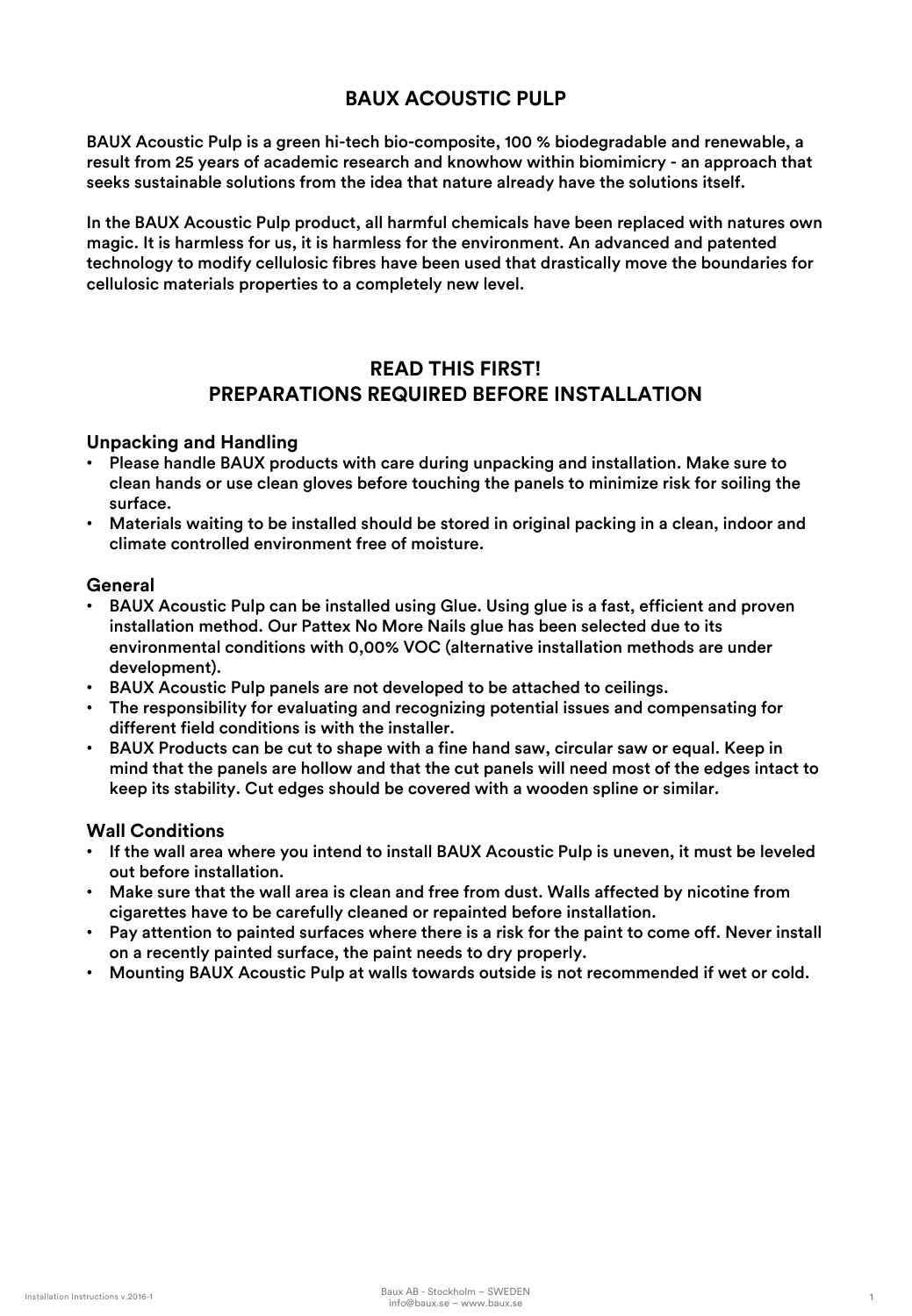#### **Introduction**

- 1. Before you start, read and follow the preparations required before installation.
- 2. Make sure to use one of the glue types recommended by BAUX, see below.
- 3. Position and mark the location on the wall where you intend to mount your BAUX Acoustic Pulp Panels carefully, for best result a laser level pass is recommended.

#### **Glue installation instruction**

- 1. Glue should be applied on the rear side of the panels.
- 2. The glue string should be at least 8 mm in diameter ~0.3 inches.
- 3. Apply glue according to the dotted lines in illustration. One turn along the edge of the panel and one turn along the edge of the flat area in the middle of the panel.
- 4. Push the panel firmly towards the wall surface. It will be possible to move the panel slightly on the surface to secure an exact positioning before the glue hardens.
- 5. Make sure the first row is perfectly aligned. A smaller error in the beginning will grow successively further along the wall.

#### **Use either of these (or similar)**

PREFFERRED Pattex No More Nails Henkel Corporation VOC: 0,00 %/weight

ALTERNATIVE Loctite P. Fast Grab Henkel Corporation Art. 1417170 or 1655973 VOC: <1,7%/weight

ALTERNATIVE Casco Superfix Sika Sweden AB Art. 3890 or 3891 VOC: 0.01 %/weight